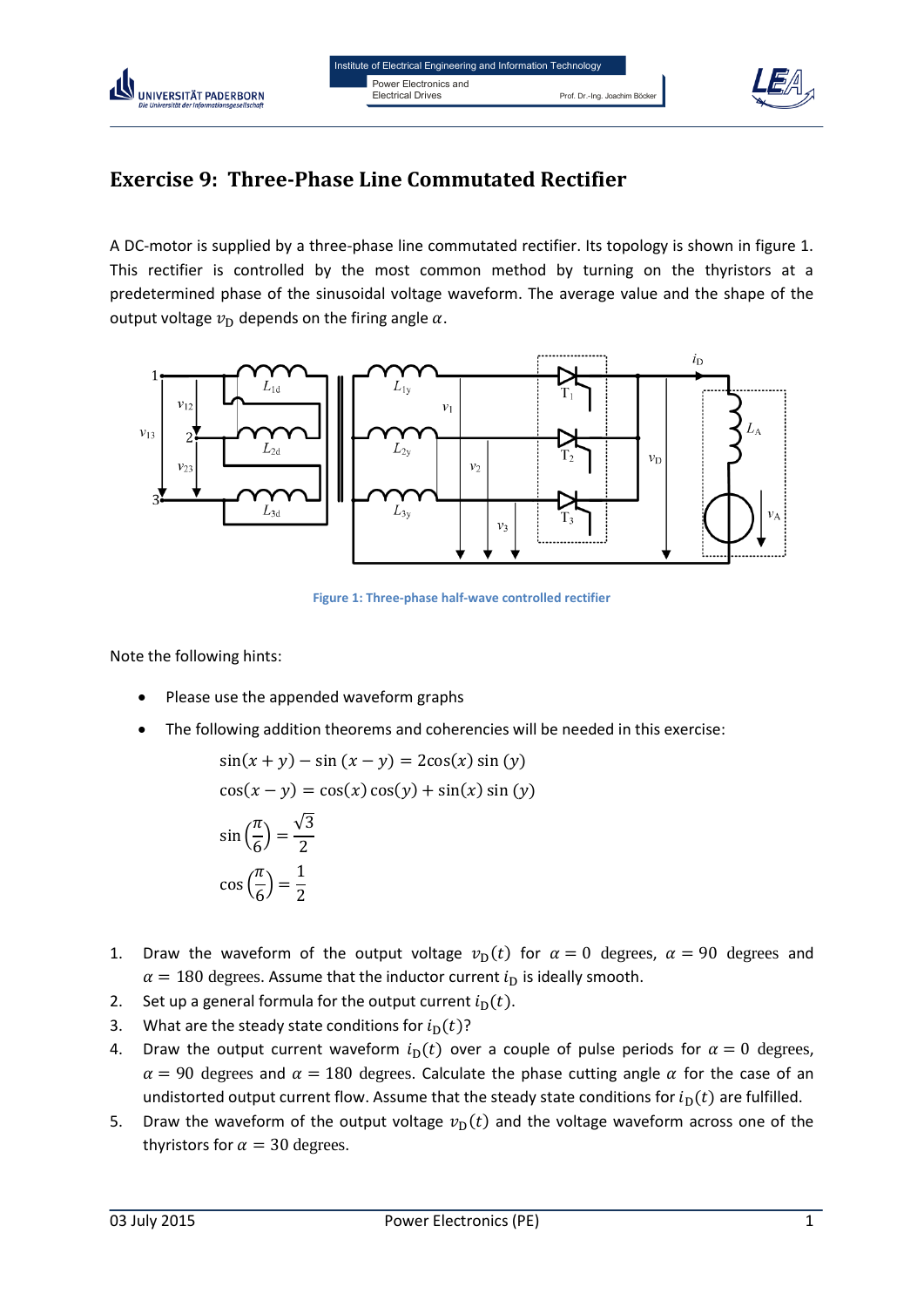

- 6. Determine the extreme values of  $i_D(t)$  when the phase cutting angle  $\alpha$  is treated as an independent variable. For which angle  $\alpha$  does the output current start with a horizontal tangent?
- 7. Calculate the phase cutting angle  $\alpha_{\rm crit}$  for the case of maximum output current ripple.
- 8. Calculate the amplitude of the maximum current ripple.
- 9. Determine the average value of the output current  $I_{d_{\text{min}}}$  at the given phase angle  $\alpha = \alpha_{\text{crit}}$  and the case that the rectifier is operating in boundary conduction mode. Calculate the value of the relative current ripple  $\Delta i_D/I_{\rm dmin}$ .
- 10. Use the results from problem 9 and derive a formula to calculate the inductance  $L_A$ . Calculate the value of  $L_A$  for a given  $I_{\text{dmin}} = 1$  A and a given RMS voltage value of  $V_{1,2,3} = 230$  V at the transformer secondary side.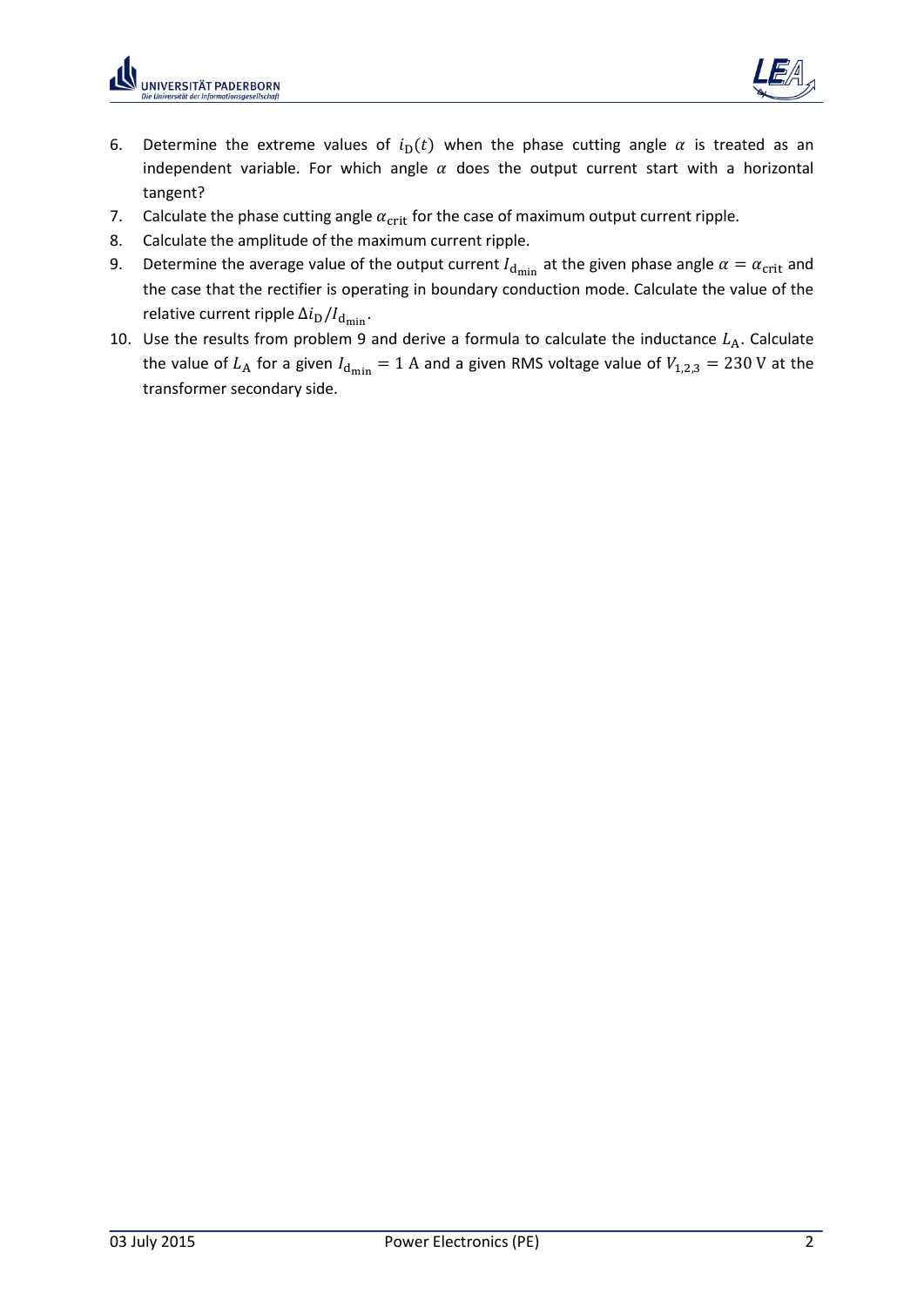



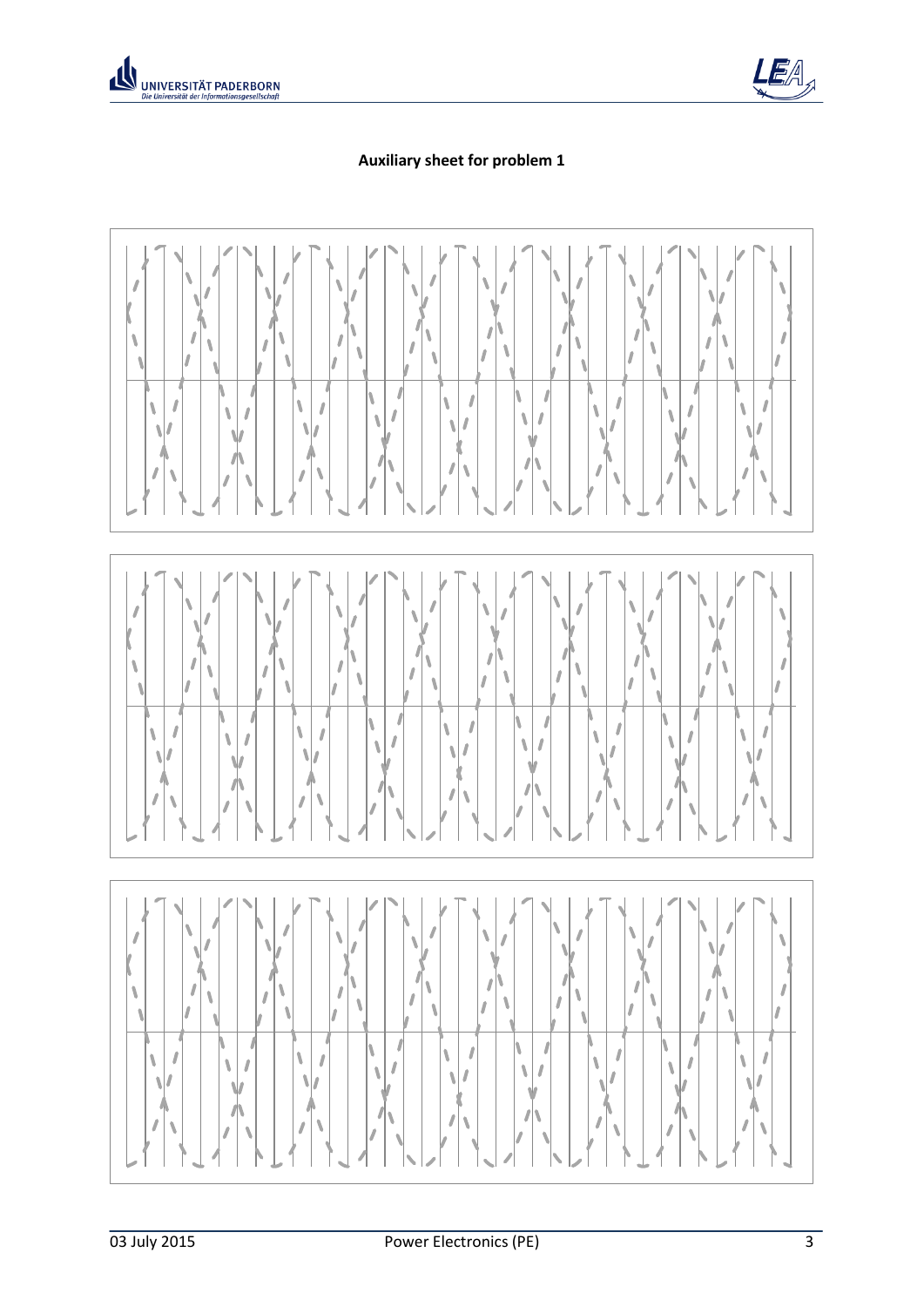



## **Auxiliary sheet for problems 3 and 6**

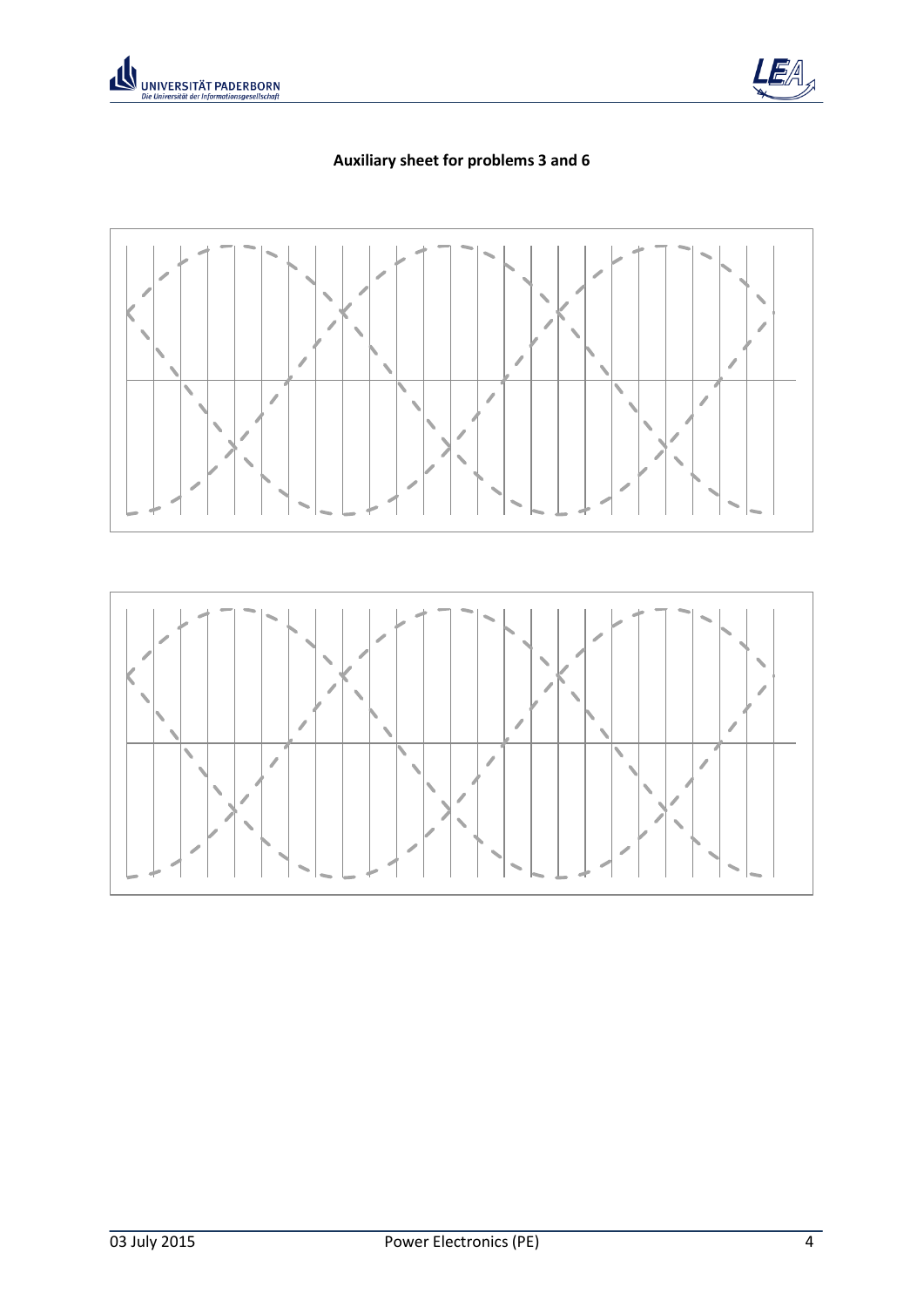



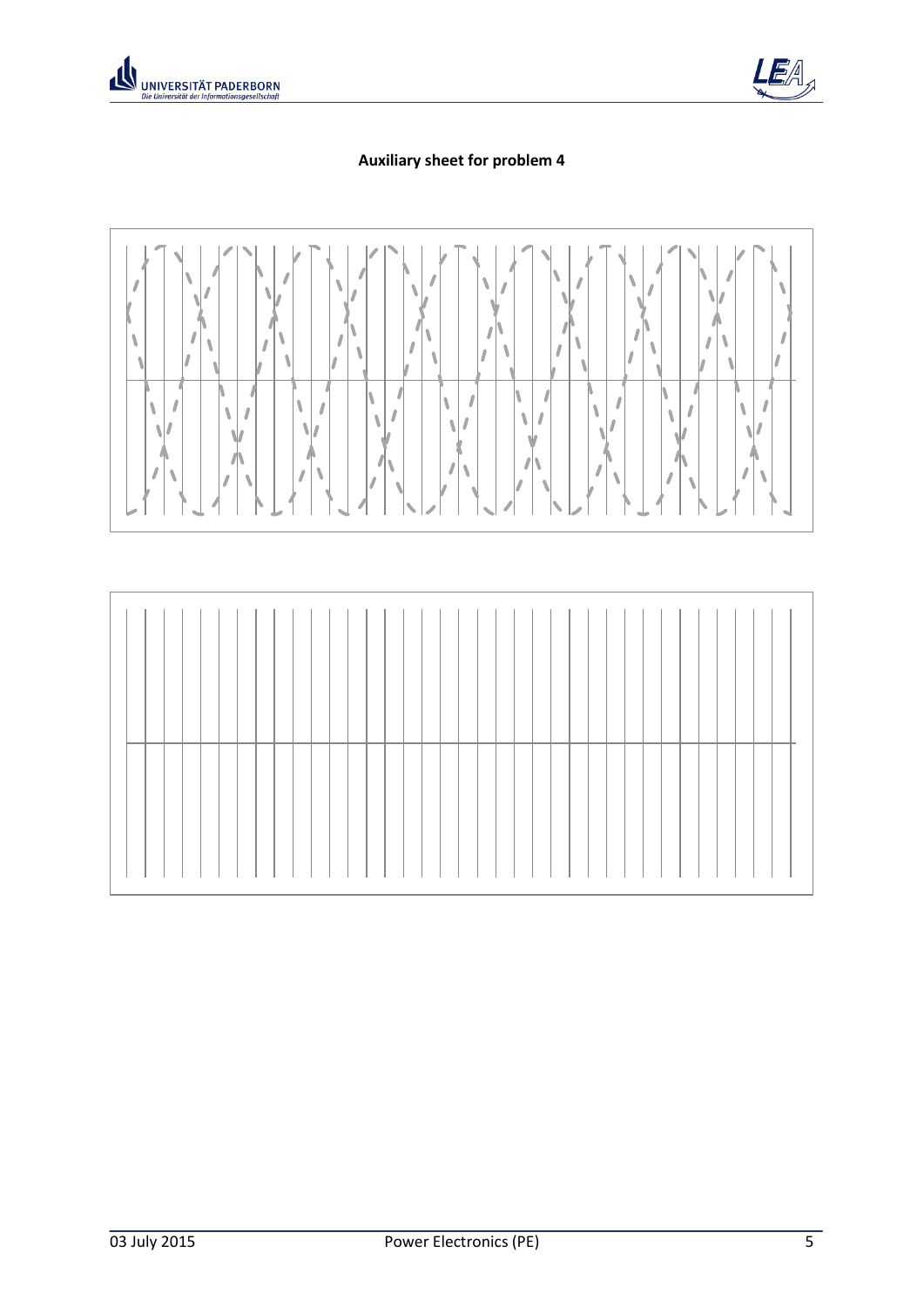